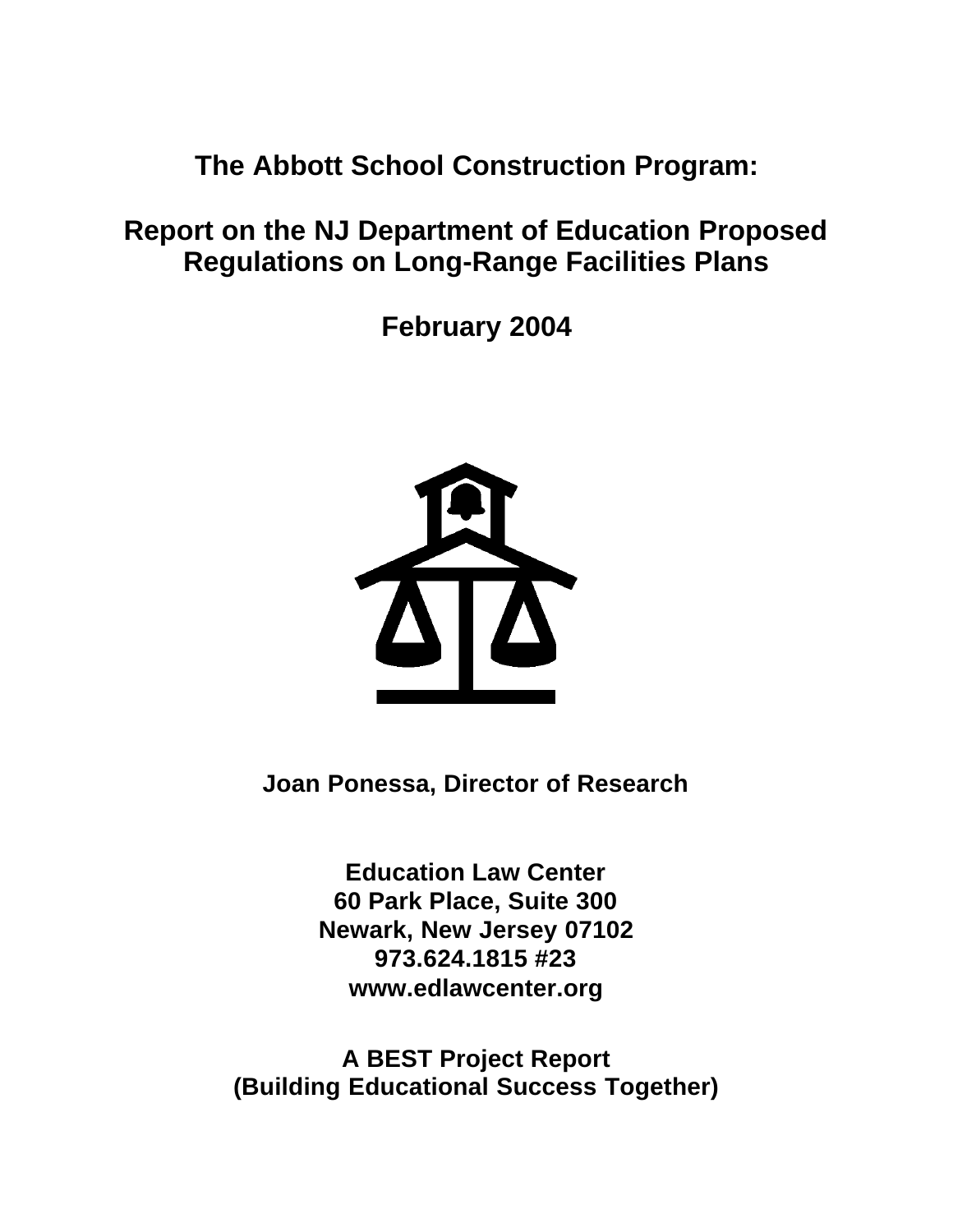#### **Acknowledgments**

Joan Ponessa, Research Director at Education Law Center (ELC), wrote this report, with the assistance of David G. Sciarra, ELC Executive Director. We wish to thank the Ford Foundation whose support has made possible ELC's participation in BEST, a national effort to promote safe and educationally adequate school facilities in urban and other high poverty school districts.

#### **About Education Law Center**

Education Law Center (ELC) was established in 1973 to advocate on behalf of New Jersey's public school children for access to an equal and adequate education under state and federal laws through litigation, policy initiatives, constituency building and action research.

ELC serves as counsel to the plaintiffs in the *Abbott v. Burke* case— more than 350,000 preschool and school-age children in 30 urban school districts across the state. The NY Times has said that *Abbott* "may be the most significant education case" since *Brown v. Board of Education*, and New Jersey lawyers have designated *Abbott* the most important court ruling in the State in the 20th century (*NJ Lawyer*, 2000).

The landmark *Abbott IV* (1997) *and Abbott V* (1998) rulings directed the State to implement a comprehensive set of remedies to improve education in the Abbott districts, including universal preschool, standards based education, adequate K-12 foundational funding, supplemental or "at risk" programs, and adequate school facilities. ELC works to hold the State and districts accountable for effective and timely implementation of these remedies.

#### **About BEST**

ELC is a partner in the BEST (Building Educational Success Together) Initiative. BEST advocates for safe and adequate school facilities in poor school districts, with an emphasis on making schools centers of high poverty communities. Led by the 21<sup>st</sup> Century School Fund, BEST advocates through constituency building, research and communications, and policy reform in Washington DC, Chicago IL, NJ's Abbott districts, Cleveland, Columbus and Cincinnati, OH.

For more information about this report or BEST, please contact:

Joan Ponessa, Research Director Education Law Center 60 Park Place, Suite 300 Newark, NJ 07102 973-624-1815 #23 Url: www.edlawcenter.org

Mary Filardo, BEST Project Director 21<sup>st</sup> Century School Fund 2814 Adams Mill Road, NW Washington D.C. 20009-2204 Url: www.21csf.org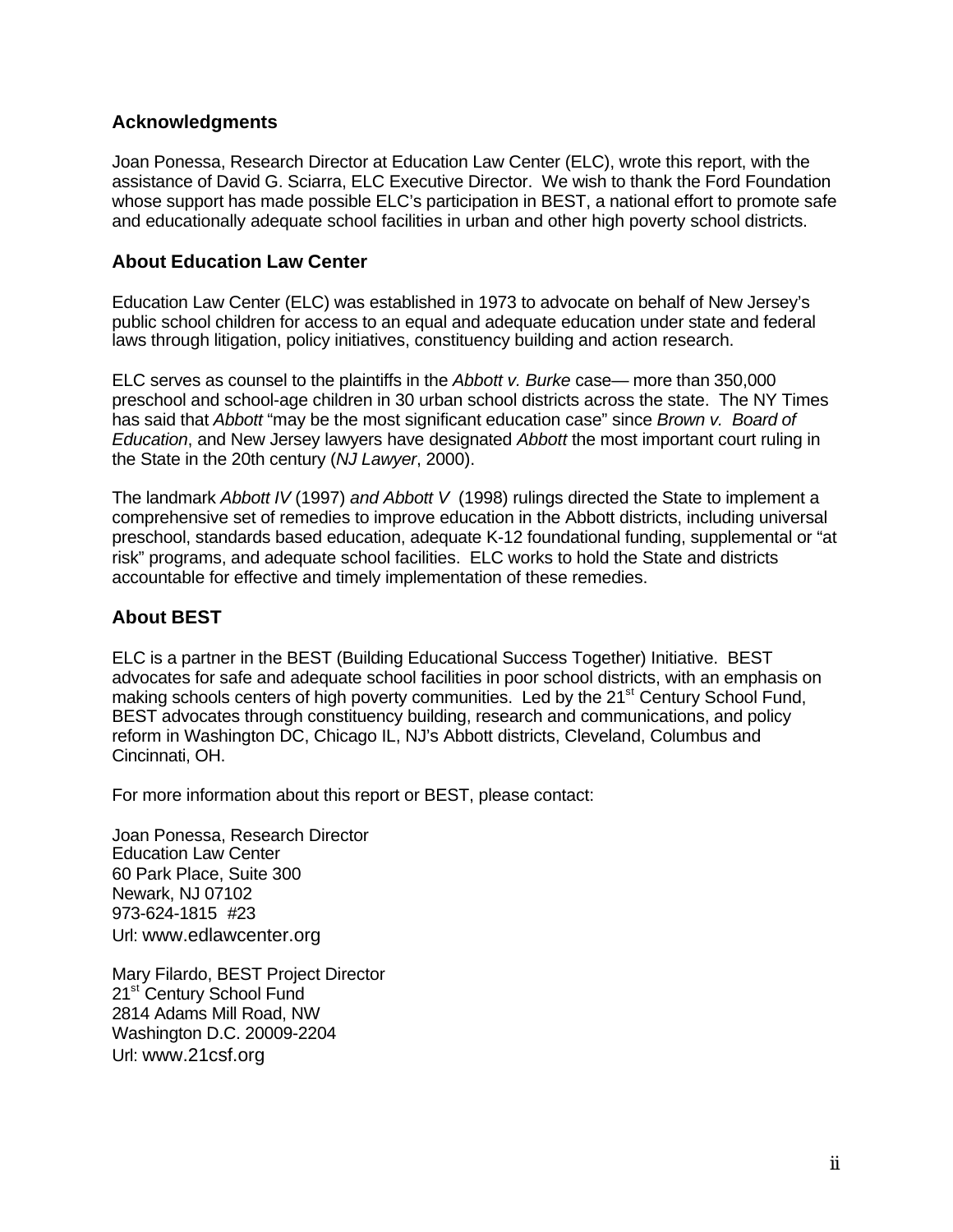## **Purpose of the Report**

This report on LRFPs analyzes regulations proposed by the New Jersey Department of Education (NJDOE) to implement the Educational Facilities Construction and Financing Act. (EFCFA).<sup>1</sup> EFCFA, which authorizes and governs New Jersey's public school construction program, was enacted in July 2000 to implement the State Supreme Court's landmark 1998 ruling in *Abbott v. Burke* (*Abbott V*).<sup>2</sup>

Specifically, this report examines NJDOE's proposed regulations, N.J. Admin. Code 6A:26-2, requiring the preparation of five-year, district wide facilities plans. The proposal is evaluated for compliance with the mandate in *Abbott V* for safe and educationally adequate school facilities. This mandate is one of the remedies ordered by the Supreme Court to ensure a "thorough and efficient" education for urban students under the State Constitution. The *Abbott* ruling applies to 30 urban or "Abbott districts," which serve 25 percent of New Jersey's public school students.<sup>3</sup>

The 2004-2005 school year marks the end of the first five years of implementation of the Abbott school construction program. Both *Abbott V* and EFCFA require the Abbott districts to "prepare and submit" to the NJDOE new LRFPs by the end of the 2005 school year, or by October 2005. These new LRFPs will replace the current (1999-2004) plans, providing the blueprint for each district's school construction program for the next five-year construction cycle, extending through 2010. EFCFA also requires the NJDOE to establish, by regulation, the "guidelines, criteria and format" for the district LRFPs.<sup>4</sup>

As discussed in this report, the current LRFPs were hastily prepared in 1999, with little input from local educators, parents and community leaders. Existing facilities were assessed for educational adequacy using a set of one-size-fits-all "facilities efficiency standards" (FES) established by the NJDOE. Scant consideration was given to surrounding community needs, and the critical role new or renovated schools can play in addressing those needs. Finally, the LRFPs failed to address preschool facilities needs altogether.<sup>5</sup>

The preparation of new district LRFPs in 2004-05 offers an important opportunity to address these and other deficiencies, and improve overall planning, over the next five years.

This report contains: (1) a summary of key findings and recommendations; (2) background on the Abbott school construction program and deficiencies in the current LRFPs; and (3) an analysis of the proposed NJDOE regulations and recommendations for improvement. The report makes clear that substantial revisions are needed to improve the quality of districts' facilities planning over the next five-year construction cycle. ELC seeks to enlist the support of the NJDOE, and the State Commissioner and Board of Education in making these essential improvements.

 $\overline{a}$ 

<sup>3</sup> *Abbott V* required the State to address the facilities needs in urban school districts. Under EFCFA, the State has also assumed responsibility to "identify" facilities needs in all other districts, and to "contribute" to the cost meeting such needs. NJ Stat. Ann. 18A:7G-2c.

<sup>1</sup> NJ Stat. Ann. 18A:7G-4.

<sup>2</sup> 153 N.J. 480 (1998). More information on *Abbott v. Burke* is available at www.edlawcenter.org.

<sup>4</sup> NJ Stat. Ann. 18A:7G-4 and 26

<sup>&</sup>lt;sup>5</sup> ELC has issued a report on the sections of the NJDOE proposed regulations relating to preschool. "NJDOE Proposed Facilities Regulations: Analysis of Preschool Issues," January 2004. The report is available at: www.edlawcenter.org/ELCPublic/elcnews\_040109\_PreschoolFacilitiesStory.htm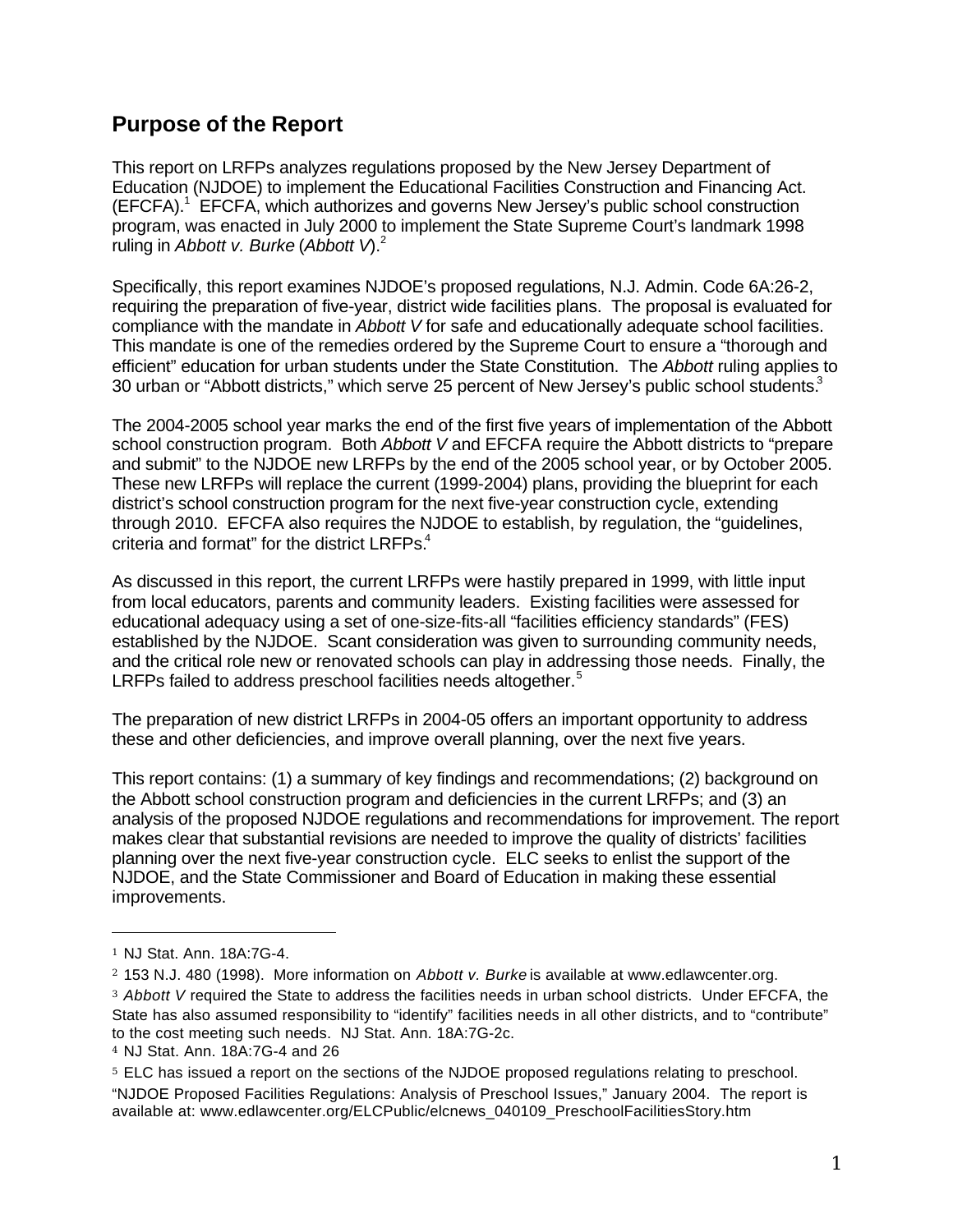## **Summary**

## **1. Findings**

• The current district LRFP's were hastily prepared in 1999, with minimal input from local educators and community representatives. The NJDOE required districts to use a set of onesize-fits-all standards for facilities planning in the LRFPs, which severely restricted districts' consideration of best practices and research to enhance the learning environment for teachers and students. The LRFPs also did not address preschool facilities; and failed to consider opportunities to include community features in facilities.

• Since 1999, districts have proposed, and NJDOE has approved, amendments that have substantially altered school size, grade configurations and other critical elements of the LRFP without input from educators, parents and other stakeholders.

• NJDOE maintains no publicly accessible database on the current LRFPs, facility project approvals, and plan amendments. This absence of reliable data deters public engagement in the local facility planning process, and makes it impossible hold NJDOE and local districts accountable for timely and effective program implementation.

## **2. Recommendations**

 $\overline{a}$ 

The NJDOE has proposed regulations to govern the preparation of new LRFPs for the next fiveyear (2005-2010) construction cycle. These regulations fail to address the numerous deficiencies in the current LRFPs, and fail to meet the explicit requirements *Abbott V,* EFCFA and Executive Order No. 24. $^6$  The proposal must be amended to:

• Require districts to conduct a thorough re-assessment of their education program as the foundation for planning and designing facilities in the new LRFPs;

• Require districts to adopt a schedule and budget to ensure completion of the LRFP process by October 2005, and to maximize participation of educators and community stakeholders in the district wide LRFP process;

• Require the Commissioner to develop and adopt facilities efficiency standards backed by evidence of the educational adequacy of those standards, as required by EFCFA, the Administrative Procedure Act and *Abbott V;*

• Prohibit the use of the facilities efficiency standards as construction design standards, and provide guidance on using best practices to ensure enhanced learning environments in the planning and design of facilities, as required by Executive Order No. 24;

• Provide standards and guidelines to districts on planning facilities to include community features, as required by Executive Order No. 24; and

• Require the NJDOE to maintain a publicly accessible database on approved LRFPs and their projected costs, amendments to the LRFPs, and specific project approvals.

<sup>6</sup> This Executive Order restructuring the Abbott school construction program was issued July 2002. See http://www.state.nj.us/infobank/circular/eom24.htm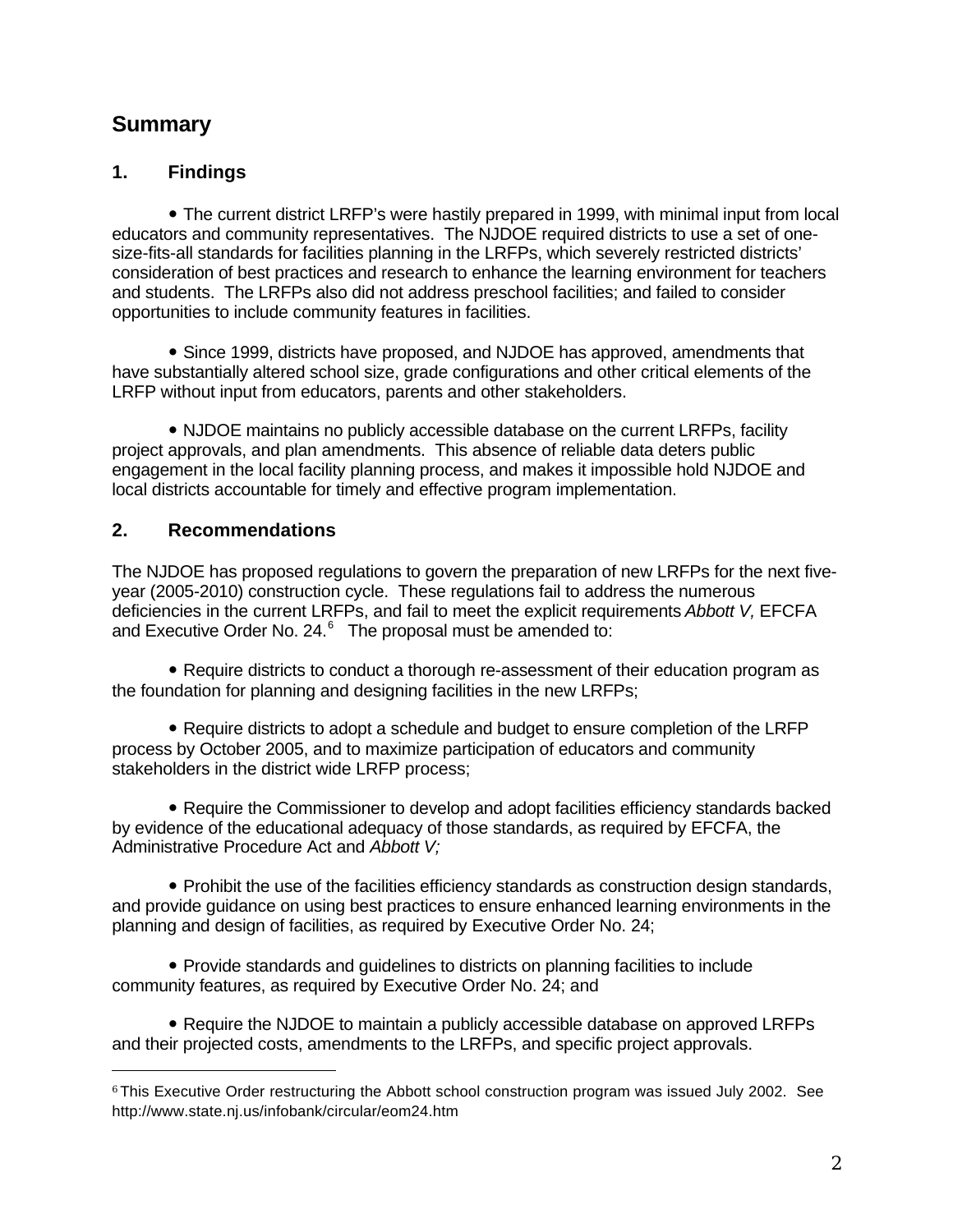## **Background**

## **1. The Requirement for Long-Range Facilities Plans**

*Abbott V* affirmed that adequate school facilities are an essential component of a "thorough and efficient" education in New Jersey. To ensure compliance with this mandate in the Abbott districts, the Supreme Court directed the State to implement a comprehensive program of school facilities improvements, including long range district-wide facilities planning under state standards; project approvals for repair, new construction and renovation consistent with the district-wide plans; priority for safety repairs; sufficient classrooms to eliminate overcrowding and to implement universal preschool; and 100% State financing and construction management of all projects. These directives were enacted by the Legislature in EFCFA.<sup>7</sup>

#### *Abbott V*

Long-range, or district-wide, facilities plans are central to the school construction mandate in *Abbott V*. At the heart of the ruling is the Supreme Court's insistence that program implementation must drive facilities' needs. To effectuate this requirement, *Abbott V* specifically directed districts to complete a comprehensive five-year plan to guide the district and the NJDOE in making necessary facilities improvements. The Court also specified that these plans must address three basic components:

• **Safety:** Schools must be safe, in good repair, and meet fire, health and construction codes.

• **Reasonable Class Size:** Current and future overcrowding must be eliminated by reducing – and maintaining – class sizes at 15 children in preschool, 21 children in kindergarten to third grade, 23 children in grades four through eight, and 24 students in high school.

• **Educationally Adequate:** Schools must have adequate space to deliver a rigorous curriculum based on New Jersey's curriculum content standards, special education programs, and Abbott K-12 supplemental programs. The Court accepted a set of "minimum standards for instructional areas" recommended by the State as the baseline for educational adequacy. However, the Court authorized districts to "demonstrate the need for additional, specialized spaces" beyond the minimum standards, and ordered the State to fund the construction of such additional spaces "whenever such a need is demonstrated."<sup>8</sup>

The Court directed that the five-year plans serve as the framework for the district and the State to "work together" to reach critical decisions about the scope of the district's facilities improvement program. The Court identified the full range of issues that must be addressed in the plans, including: "how to make the 'best use' of existing space;" "grade configurations, school sending areas, school size, and each district's individualized need for instructional space;" and the "site sensitive decision of whether to renovate existing buildings or to construct new ones."<sup>9</sup> Thus, the plans are the point when the most critical decisions about the district's

<sup>7</sup> EFCFA directs all school districts in the state to prepare an LRFP as a prerequisite to seeking state funding for specific facilities projects. EFCFA authorizes funding for all school districts, with the level determined by community income and property wealth. State funding ranges from 40% in high wealth districts to 100% in the Abbott districts. NJ Stat. Ann. 18A:7G-4 and 5.

<sup>8</sup> 153 N.J. 521.

<sup>9</sup> 153 N.J. 521.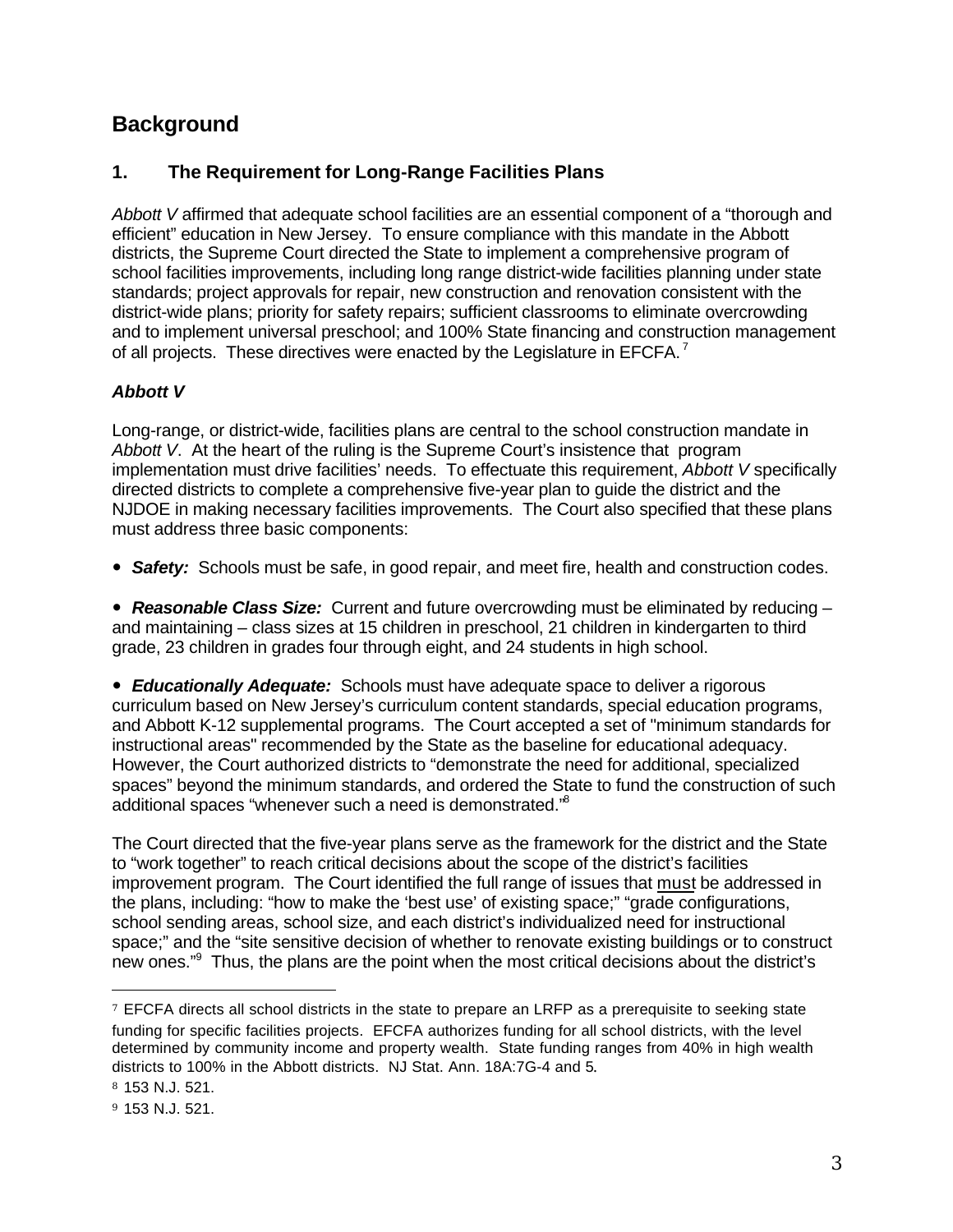facilities are made: the extent of building repairs or renovations, along with preliminary determinations for the construction of new schools.

## *EFCFA*

EFCFA, in implementing *Abbott V*, reaffirms the Court requirements for a planning process to assess districts' school facilities needs and the preparation of a five-year facilities plan to address those needs. Under ECFCA, LRFPs must "conform" to the "guidelines, criteria and format" prescribed by the State, and must include:

• Enrollment projections completed by a qualified demographer to serve as the basis for identifying capacity and program needs;

• An educational adequacy inventory of all existing schools in the district, the identification of all deficiencies in the current inventory of buildings and proposed plans for future construction and renovation;

• A determination of the number of "unhoused students" for the next five years, or the number of full time students in all categories – preschool, K-12, special education -- who are projected to be enrolled within the next five years in excess of the "functional capacity" of the district's school buildings to deliver educationally adequate programs and services. "Functional capacity" is "determined by dividing the existing square footage of a school building by the minimum area allowance per FTE (full time equivalent) student;"<sup>10</sup>

• A determination of "the minimum area allowance per FTE student" is made by using "facilities efficiencies standards," or FES. In developing the FES, the Commissioner must determine the "instructional spaces, specialized instructional areas, and administrative spaces" that are "educationally adequate" to support delivery of the State's academic content standards and the "required programs in Abbott districts." The FES however, are to be used solely for the purpose of fixing the minimum amount of space per student that the state will support financially, and are not to be used as "construction design standards;"<sup>11</sup> and

• Review of the LRFP by the municipal planning board before submission to the NJDOE.<sup>12</sup>

Also under EFCFA, an application for a school facilities project cannot be approved unless the district has filed a LRFP, and the NJDOE has approved it. A district can submit an amendment to the LRFP at any time to the NJDOE for review and approval.<sup>13</sup>

#### *Executive Order No. 24*

In July 2002, Governor James McGreevey issued Executive Order No. 24 creating the Schools Construction Corporation (SCC) to oversee the design and construction of facilities projects.<sup>14</sup> This Order also established several critical standards for the planning of facilities, also known as "high performance" standards, and directed adherence to these standards in implementing the

<sup>10</sup> N.J. Stat. Ann. 18A:7G-3, 4 and 8.

<sup>11</sup> N.J. Stat. Ann. 18A:7G-4h and 8.

<sup>12</sup> N.J. Stat. Ann.18A:7G-4.

<sup>13</sup> N.J. Stat. Ann. 18A:7G-4b and c.

<sup>14</sup> Executive Order No. 24 is referenced in footnote 6.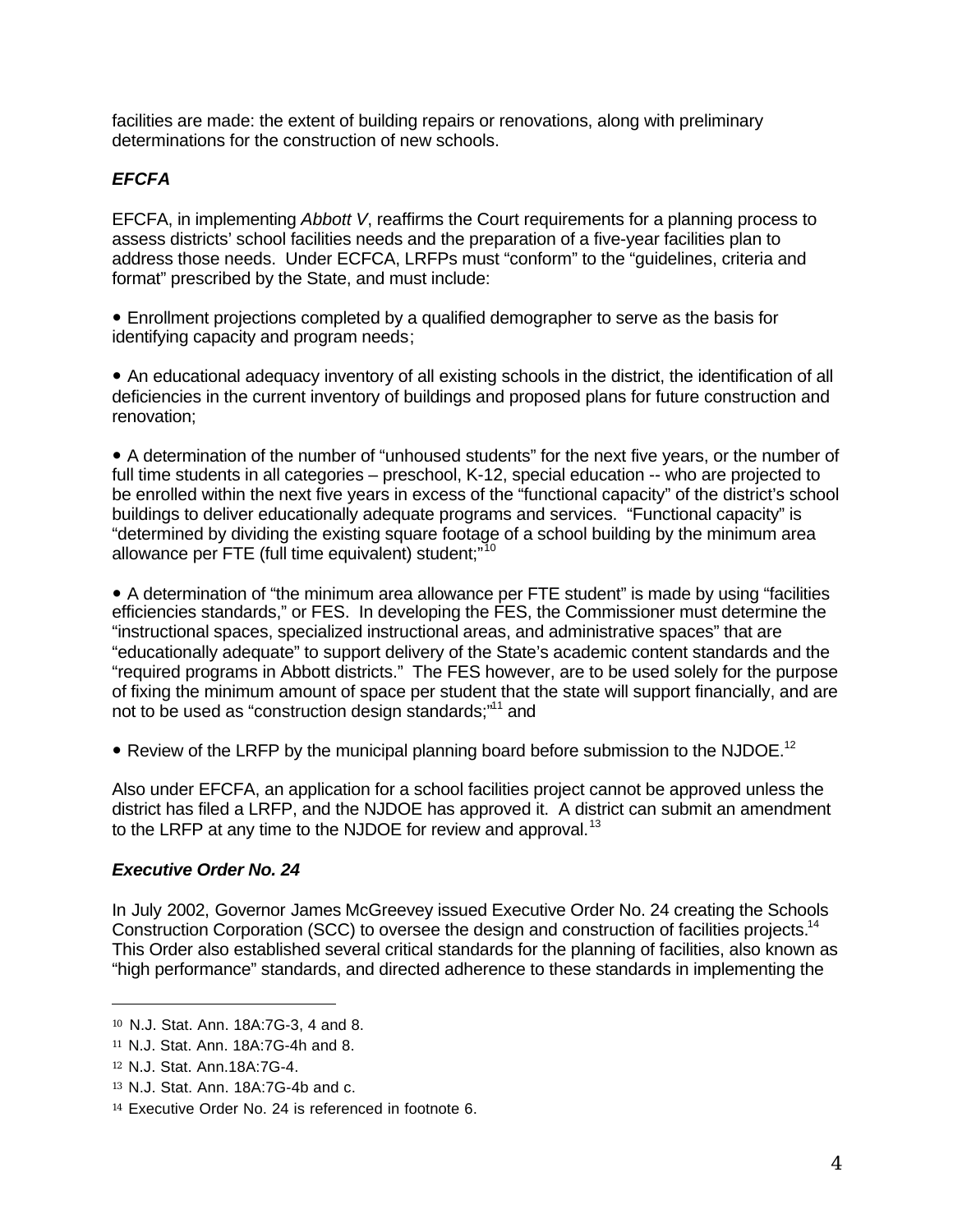school construction program. Specifically, the Order directed the SCC, the NJDOE and the school districts to:

• "attempt to incorporate community design features to maximize public access to the building and enhance the utility of the building to the needs of the community;"

• "provide opportunity for the community at large to have meaningful participation in the site selection process...and in the design of school facilities;" and

• incorporate guidelines "to achieve maximum energy efficiency and environmental sustainability in the design of schools."

In addition, the Order prohibits the NJDOE from approving any school facilities project "unless the project is designed using best practices to create space that enhances the learning process and accommodates modern teaching techniques." Finally, the Order requires the NJDOE to adopt regulations that contain standards and criteria governing the use of community provider facilities to provide preschool education.

## **2. The Current (1999-2004) Long Range Facilities Plans**

The current LRFPs are based on guidelines established by the NJDOE in September 1998.<sup>15</sup> The process, initially scheduled for completion by January 1999, was extended to March 1999. To prepare the plans, most Abbott districts hired outside planning consultants, at an estimated statewide cost of over \$5 million.<sup>16</sup>

The LRFPs were completed by the Abbott districts in early 1999 and submitted to the NJDOE. In 2001, the NJDOE completed the review process and approved the plans for all districts. From 2000 through 2003, most districts have proposed, and the NJDOE has approved, amendments to the original LRFPs.

The NJDOE does not maintain any database on the current LRFPs, as amended since 1999. Accordingly, the NJDOE cannot identify the precise number and scope of projects in the current LRFPs, nor is it possible to ascertain how these plans have been amended.

The Abbott LRFPs contain approximately 532 approved facilities projects, both renovations and new construction.<sup>17</sup> In 2000, the total preliminary cost of the NJDOE-approved LRFPs was \$7.4 billion. However, this estimate was based on a construction cost of \$125 per square-foot. without accounting for inflation. In addition, classroom space for full-day preschool was not included in the current LRFPs. Construction costs are currently running closer to \$200 per square foot, resulting in a revised cost estimate of around \$12 billion.<sup>18</sup> At present, EFCFA authorizes only \$6 billion for the Abbott construction program.<sup>19</sup>

<sup>15</sup> NJDOE, "Facilities Management Planning Guidelines," September 22, 1998. This document is available from ELC upon request.

<sup>16</sup> Data from ELC survey of Abbott districts completed in 1999 after completion of the LRFPs. <sup>17</sup> Data from ELC review of the approved LRFPs.

<sup>18</sup> ELC cost estimate based on typical 2003 costs and including space for full-time preschool.

<sup>19</sup> N.J. Stat. Ann. 18A:7G-14a. While EFCFA currently authorizes the State to issue \$6 billion in bonds to finance the Abbott school construction program, *Abbott V* requires the State to fully fund the cost of all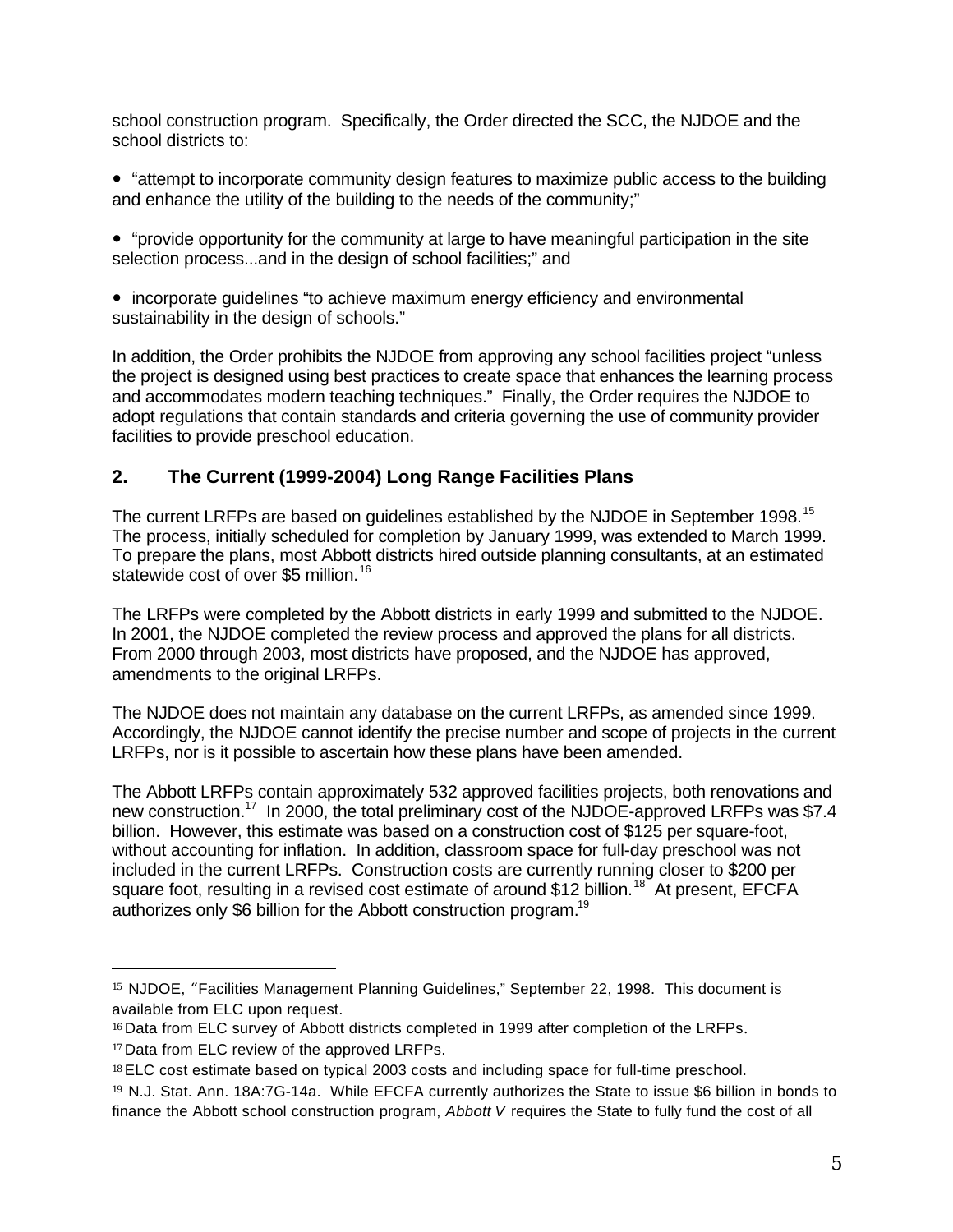#### *Deficiencies in the Current Long Range Facilities Plans*

The deadlines established in *Abbott V* only allowed the districts a few months to develop the current LRFPs in 1999. The short time frame resulted in a process that was seriously flawed, creating plans with significant deficiencies. Some of the deficiencies, both procedural and substantive are highlighted below.

• The NJDOE attempted to use a web-based electronic format for districts to prepare and submit the LRFPs. However, the system was not fully operational when the process began. When districts confronted ongoing problems with the system, many opted to submit reports in other formats. The software was never used to track changes or amendments to the LRFPs.<sup>20</sup>

• The NJDOE required districts to develop an educational program summary, including an inventory of all existing or proposed programs, within one month. Thus, districts did not have the time to allow curriculum experts, principals, teachers, parents or school management teams to assist in developing a comprehensive program assessment or a vision of how the educational programs might change in the future. In addition, the educational program summaries were not included in the DOE web-based system. As a result, districts had inadequate time to complete one of the key components of the LRFP and, even after the summaries were completed, they were never made part of the approved plans.

• The NJDOE required districts to develop a model school design using State facilities efficiency standards (FES).<sup>21</sup> As developed by NJDOE, the FES are prototypical buildings based upon an assigned square footage amount per student, with differentials for elementary, middle, and high schools.<sup>22</sup> The FES also specify the number of classrooms, auxiliary spaces and administrative spaces with corresponding square footages for each type of space. The use of the FES limited districts' consideration of altering classroom and school sizes to address local needs. Further, because the educational summary reports were done in haste, districts did not seriously analyze current teaching methods, research on best practices, or other facilities modifications that could change or improve program delivery within the district. Thus, in many districts, the FES became the default approach to school facilities planning and design.

• The NJDOE did not give districts clear guidance on their authority under *Abbott V* to demonstrate individual need for additional or specialized spaces, space different from -- or beyond -- what is contained in the FES prototype schools.

• The NJDOE required districts to establish a Facilities Advisory Board (FAB) to quide the long range planning process.<sup>23</sup> However, most of the FABs were not up and running until late in

facilities improvements in those districts, even if the cost exceeds the amount of current bonding authority under EFCFA. 153 N.J. 521.

 $^{20}$  The 1999 NJDOE guidelines, referenced in footnote 15, promised that the web-based system would extend beyond the initial development of the LRFPs to track progress towards completion of the projects and to effectively manage the renewed Abbott facilities going well beyond the five-year project duration. The system has not been used to track upgrades in buildings during the last five years

<sup>21</sup> NJDOE, Facilities Efficiency Standards, http://www.state.nj.us/njded/facilities/over/faq.shtml <sup>22</sup> The NJDOE FES used in 1999 for the current LRFPs provided for a square footage allowance of 125

square feet for preschool-5; 134 square feet or grades 6-8; and 151 square feet for grades 9-12. <sup>23</sup> The 1999 NJDOE guidelines, referenced in footnote 15, recommend that each district establish a

Facilities Advisory Board, comprised of administrators, parents, teachers, principals, community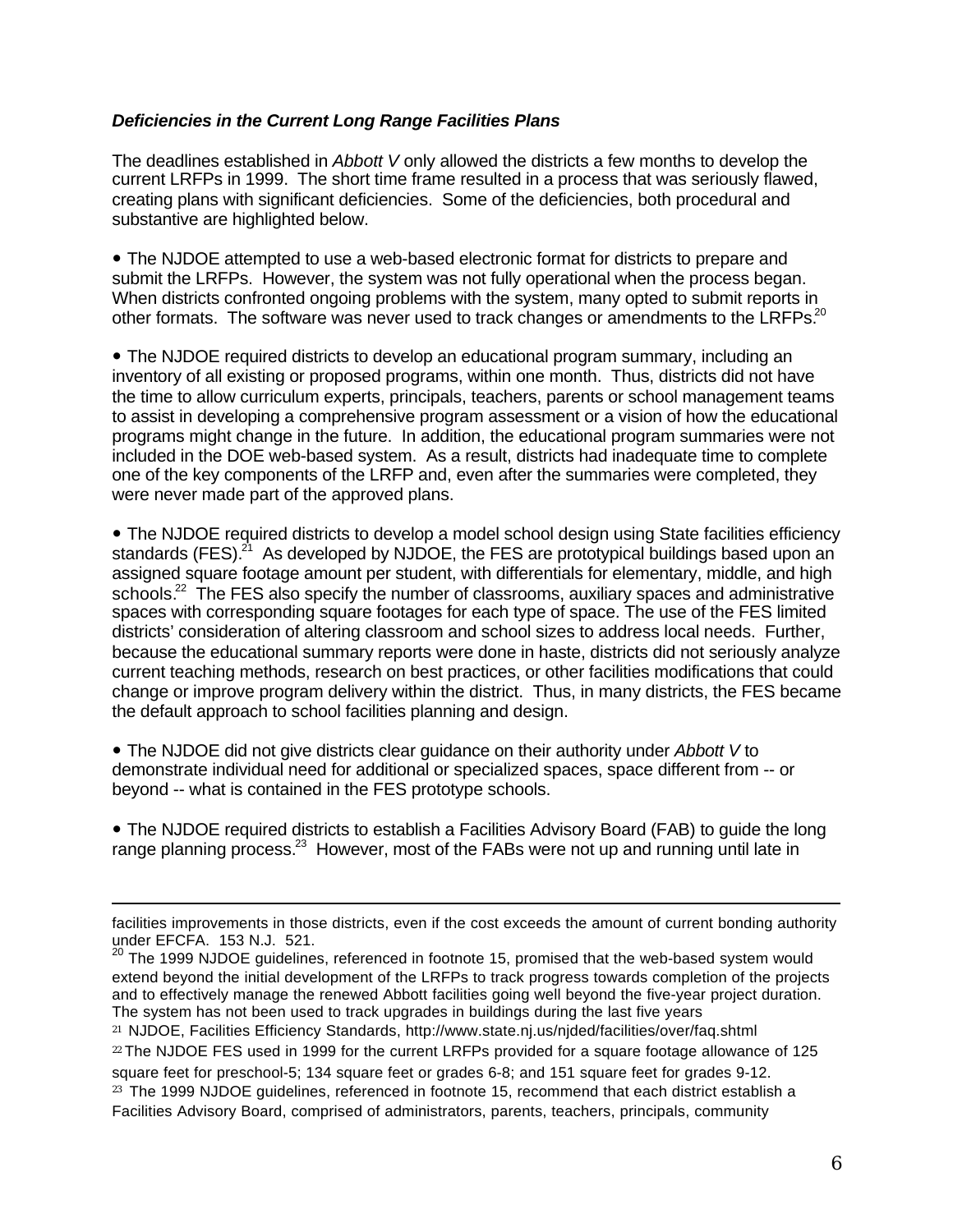1998, only a few months before the LRFP had to be submitted to the NJDOE. The Board's meetings were not required to be open to the public and there were no public hearings for broader community input. Most of the FABs did not continue to meet after the LRFP was submitted.

• The NJDOE provided no quidance to districts on assessing community and neighborhood needs, and for planning and designing "community centered" schools, where feasible. For example, districts were not required to analyze the need for social and health services, recreational facilities, libraries, adult education, and higher education. The LRFP only had to be "reviewed" by the municipal planning board prior to submission to the NJDOE.

• There was no transparency in the LRFP process at either the district or state levels. Districts were not required to make the LRFPs available to the public, and the NJDOE failed to produce any analysis of the plans following approval. In addition, NJDOE did not require proposed plan amendments be presented to the community for input and review, and, as discussed above, has provided no public information on those amendments.

• NJDOE did not require districts to develop a comprehensive implementation plan as a component of the LRFP. Consequently, only a few districts developed plans that set priorities for projects, identified interim spaces for continuing the educational program during construction (swing space), and developed plans for selecting sites that were potentially viable and/or available for school buildings.

## **The Proposed NJDOE Regulations**

As discussed above, EFCFA requires districts to prepare and submit new LRFPs by October 2005. The Act also requires the NJDOE to establish, by regulation, guidelines and criteria for this process. In anticipation of this statutory deadline, the NJDOE has proposed regulations to govern the LRFP process. NJ Admin. Code 6A:26.<sup>24</sup> These proposed facilities regulations are currently under review by the State Board of Education.

## **Analysis of Proposed Regulations**

 $\overline{a}$ 

## **1. Timetable for Preparation and Review of LRFPs**

Under EFCFA, the districts must submit the new LRFPs to the NJDOE "no later than" October 2005. N.J. Stat. Ann. 18A7G-4. The regulations, however, state that districts "shall submit" the LRFP "in every school year ending in a '0' or '5.'" N.J. Admin. Code 6A:26-2.1(a). Thus the regulations do not clearly specify the statutorily required deadline of October 2005.

Further, the regulations do not require the districts to establish a schedule for the local LRFP development process. Nor do they require dissemination of that schedule to the public. It is essential that each district have a "plan for planning," that gives the district sufficient time to undertake all the essential elements of the process and create a facilities advisory board to oversee the process. Among the essential elements are the collection and analysis of data,

representatives, NJDOE staff and a licensed architect. The FAB was directed to hold public meetings to allow for periodic review of the plan. Minutes had to be included in the final plan submission.

<sup>24</sup> The regulations are available at: www.nj.gov/njded/code/title6a/chap26/amendment2/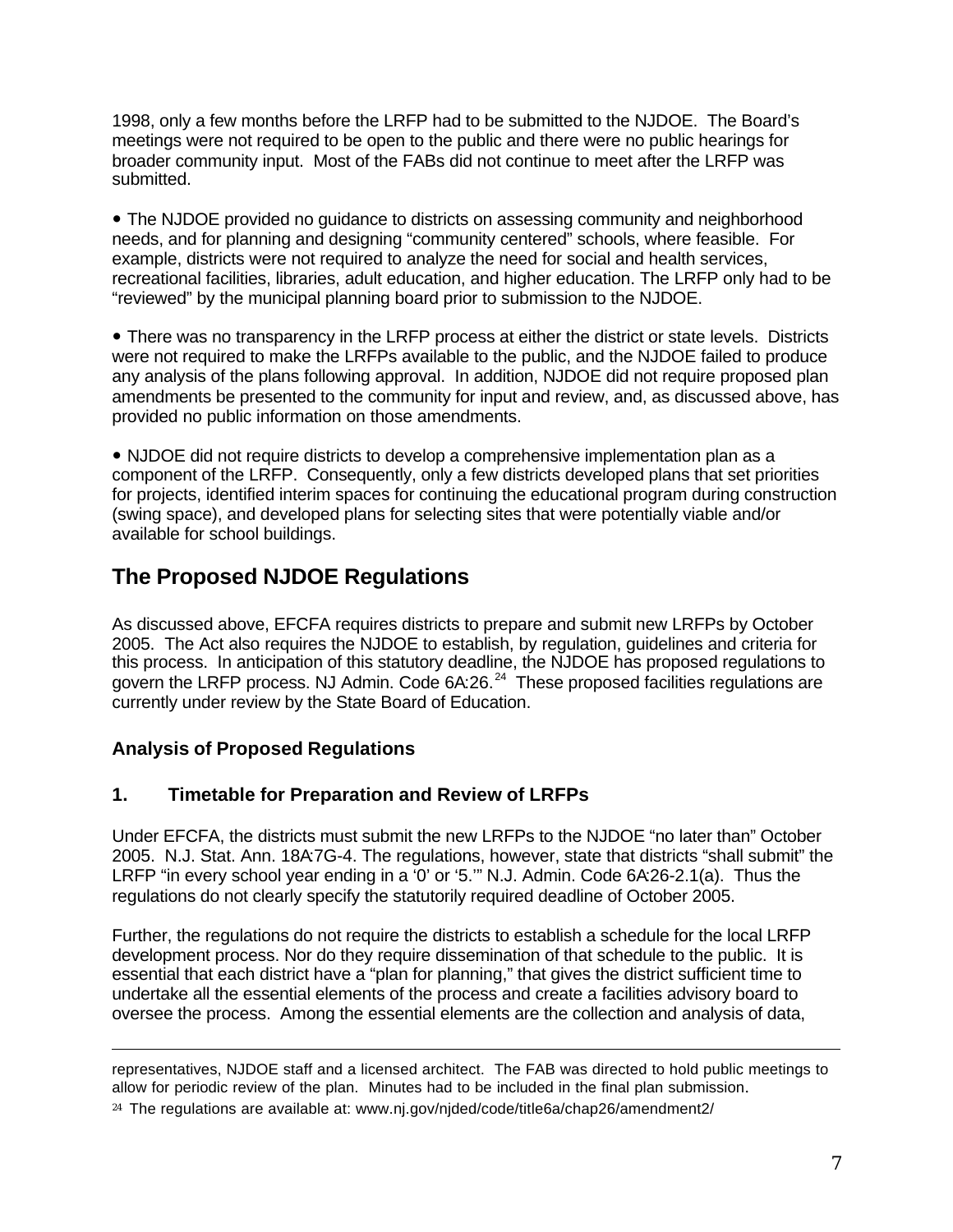opportunities for review by educators and school leadership councils, conduct of public hearings, solicitation of input from a wide-range of community stakeholders, and consideration of critical issues such as preschool and land acquisition.

#### **Recommendation:**

NJDOE must incorporate the EFCFA deadline of October 2005 for submission of LRFPs in the proposed regulations. The NJDOE must also require each district to identify all of the essential components of the LRFP process and adopt a schedule for completing the LRFP by October 2005. The NJDOE should review and approve the schedules, and disseminate those schedules publicly through its website and other means.

## **2. Stakeholder Involvement in the LRFP Process**

The proposed rules do not require any parent, educator, community or other stakeholder involvement in the LRFP process other than review of the plan and submission of findings by the district's local planning board. NJ Admin. Code 6A:26-2.2(c).

#### **Recommendation:**

NJDOE must amend the proposed rules to require that districts form a Facilities Advisory Board (FAB) to oversee the LRFP process, modeled on the recommendations in the NJDOE 1998 Guidelines.<sup>25</sup> The amendment should ensure participation of all key stakeholders – teachers, principals, parents, community members, municipal and redevelopment officials and others. The FAB should review proposals and recommendations from district staff, and conduct public hearings on the plans to maximize community input. The NJDOE should require the district to demonstrate compliance with this requirement as a prerequisite to obtaining plan approval. Such provisions will ensure community stakeholders the opportunity for "meaningful participation" in the planning and design of school facilities, and will help ensure facilities planning "using best design practices," as required by Executive Order No. 24.

## **3. Districts' Need for Technical Assistance and Funding**

The LRFP process will require districts to secure technical assistance from planners, architects, demographers and other experts. Most districts, at present, do not have professional facilities planners or architects on staff to provide the technical assistance required to complete the new LRFPs. The regulations fail to recognize this need.

#### **Recommendation:**

 $\overline{a}$ 

NJDOE must authorize districts to develop a budget for the LRFP process, including any expert technical assistance that may be needed from outside consultants. The regulations should require the NJDOE to review the budgets, and include all approved expenditures in their 2004-

<sup>25</sup> ELC also recommends that the districts' Early Childhood Education Advisory Council be assigned the responsibility to oversee the development of the preschool facilities component of the new LRFPs. See ELC's report on preschool facilities, referenced in footnote 9.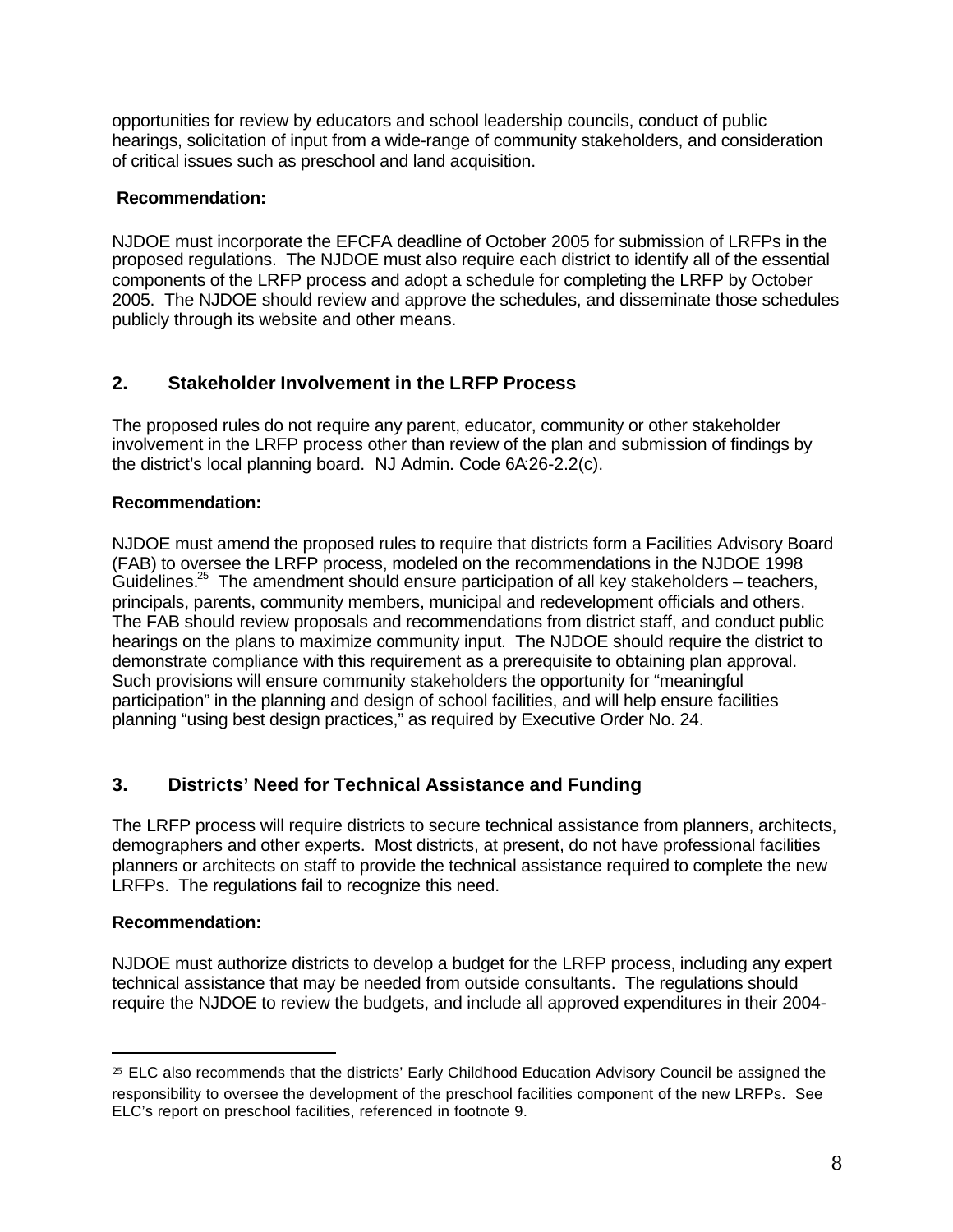05 annual district budget. This will ensure districts can secure additional funding, if needed, to properly prepare and complete their LRFPs.

#### **4. NJDOE Plan Format Must Be Operational and Transparent**

The NJDOE proposed regulations simply require that the districts submit the new LRFPs on "software made available by the Commissioner." N.J. Admin. Code 6A:26-2.1(a). As discussed in this report, the web-based software used by the NJDOE for the current LRFPs was not fully functional at the time the plans were initially prepared and has not been utilized to track plan amendments and project approvals. At present, the NJDOE has no software that is appropriate for the process that has been fully tested and proven reliable to handle the plan submissions.

#### **Recommendations:**

The regulations must be amended to require NJDOE to demonstrate that a reliable software system for the LRFPs has been put in place. The software must be comprehensive, so as to include all plan elements, including community features. It must also be flexible enough to allow submission of plans based on particularized needs under *Abbott V,* and to accommodate districts that have completed a major portion of the work laid out in the 1999 LRFP.

#### **5. The Regulations Must Require a District Wide Educational Assessment**

The proposed regulations fail to provide direction to districts to complete an educational adequacy assessment, including an inventory of existing and proposed programs, school grade structure, school size, special education delivery, and Abbott required programs. In addition, the proposed regulations fail to address the directive in Executive Order No. 24 prohibiting the NJDOE from approving any school facility project not designed by the district "using best practices to create space that enhances the learning process and accommodates modern teaching techniques."

#### **Recommendations:**

 $\overline{a}$ 

The regulations must be amended to give districts sufficient guidance in reevaluating the current curriculum and instructional programs and to reassess the space requirements needed for each program. Regulations must assist districts in incorporating best design practices, as required by Executive Order No. 24.<sup>26</sup>

#### **6. Facilities Efficiencies Standards Must Be Properly Developed and Adopted**

The proposed regulations simply state that the districts "shall incorporate the facilities efficiency standards in the LRFP." N.J. Admin. Code 6A: 26-2.1(e). There is no reference to any specific FES that districts should "incorporate," nor do the regulations include for the adoption of FES developed by the Commissioner, as required by EFCFA. Further, there is no citation, reference or other evidence demonstrating that the NJDOE has published the FES in the New Jersey Register for public comment, and that the Commissioner and State Board have formally

<sup>26</sup> ELC recommends that the NJDOE utilize the standards for educational assessment set forth in the 1999 guidelines as a basis for amending the proposed regulations. See footnote 15.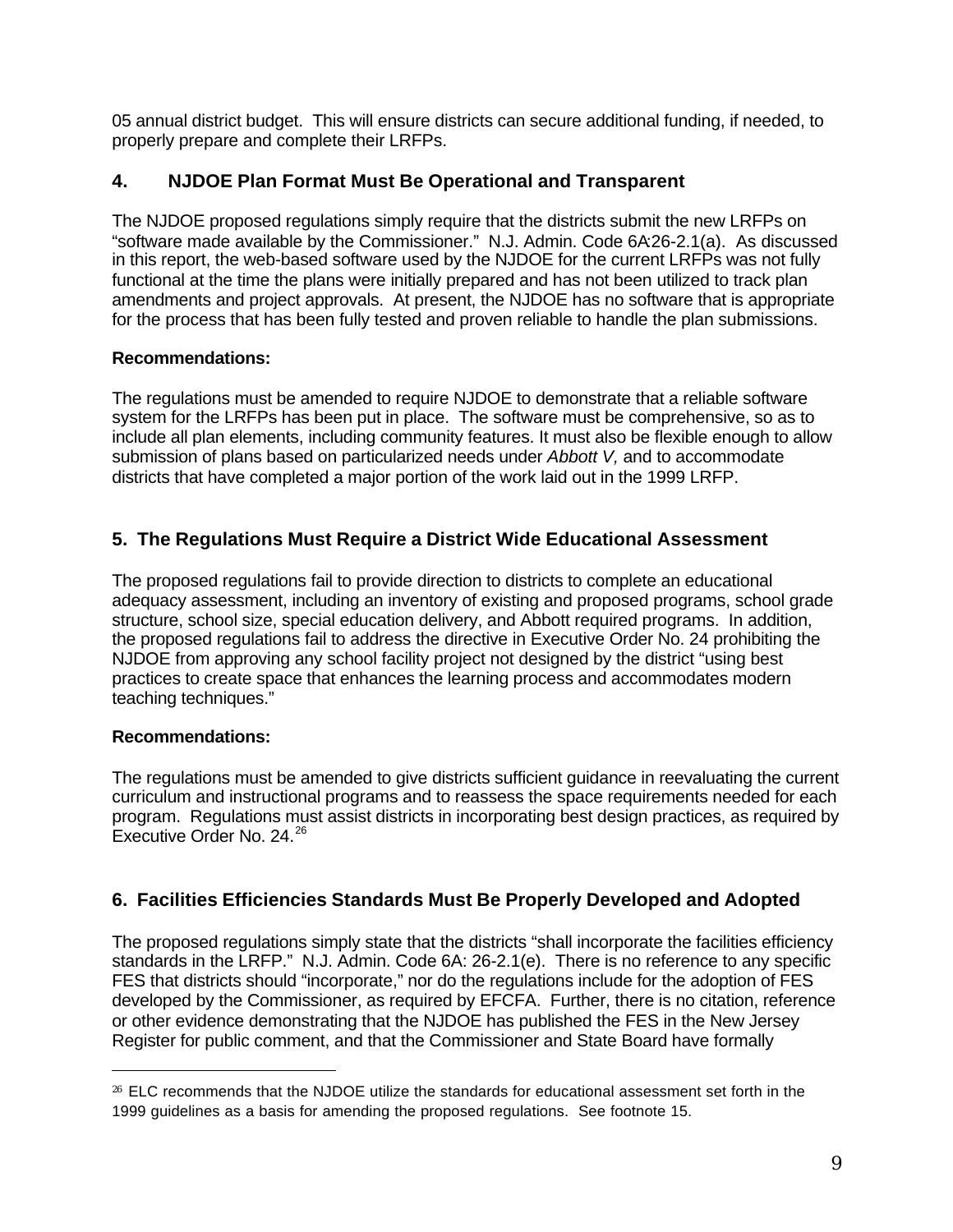adopted the FES, as required by EFCFA and the Administrative Procedure Act. N.J. Stat. Ann. 18A:7G-4h and 26. Finally, while the March 2002 "Biennial Report on the Cost of Providing a Thorough and Efficient Education" refers generally to the same FES districts were required to use in the 1999 LRFP process, there is no evidence in that report that these FES are "sufficient for the achievement of the core curriculum content standards, including the provision of required programs in the Abbott districts and early childhood programs," as required by EFCFA. N.J. Stat. Ann. 18A:7G-h.<sup>27</sup>

#### **Recommendations:**

Absent compliance with the Administrative Procedure Act (APA) and EFCFA, there are no FES currently in effect that can be applied to district LRFPs. The NJDOE must take immediate steps to develop proposed FES and, in so doing, offer specific evidence that the proposed FES are educationally adequate to deliver the state's content standards and all required Abbott programs, including preschool, as required by EFCFA. The proposal must be published in the New Jersey Register for public comment, and formally adopted in regulation, required by the APA, EFCFA and *Abbott V*. 28

## **7. The Use of Facilities Efficiencies Standards Must Be Clarified**

By "incorporating" the FES in the LRFPs, the proposed regulations require all proposed new construction and rehabilitation school facility projects to conform to the FES. N.J. Admin. Code 6A: 26-2.1(e). Indeed, districts must seek a waiver from the NJDOE for any proposed project in the LRFP "that does not meet" the FES. Thus, unless clarified, the regulations continue to impose the FES on the districts as a one-size-fits-all, cookie cutter project design standard, contrary to EFCFA. N.J. Stat. Ann. 18A:7G-4h.

#### **Recommendations:**

 $\overline{a}$ 

The regulations must be revised to make clear that the FES, as required by EFCFA, only represent the minimum square footage allowance per student necessary to ensure delivery of the state content standards, required Abbott programs and preschool. N.J. Stat. Ann. 18A7G-4h. Further, the regulations must also specifically reference the explicit prohibition in EFCFA that the FES "shall not be construction design standards," and that the specific design of a facility project – new school construction and rehabilitation of an existing school – is at the "discretion" of the district, provided the overall space allowance per student meets the FES, as adjusted for particularized need under *Abbott V*. N.J. Stat. Ann. 18A:7G-4h. Such clarifications are necessary not only to ensure compliance with EFCFA, but also with the Abbott V requirement that any NJDOE established space requirements serve as "minimum" allowances only, subject to revision based on districts' particularized needs.

 $27$  The FES are referenced in the Biennial Report on page 5. See http://www.nj.gov/njded/genfo/birep.htm

<sup>28</sup> The NJDOE failure to propose for adoption FES for K-12 facilities is even more egregious given that the agency included FES for preschool facilities in its proposed regulations.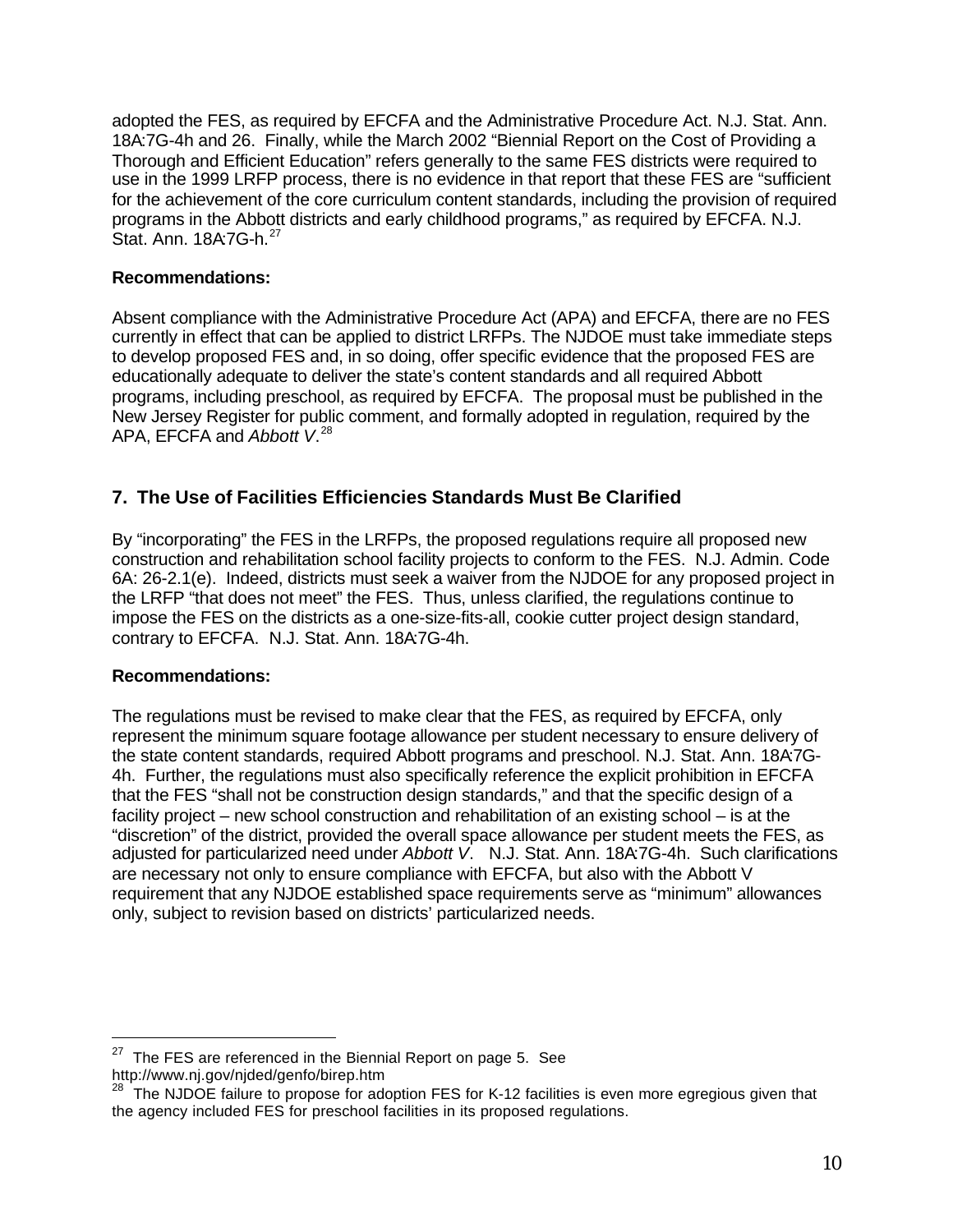## **8. LRFPs Must Address Standards for Community Centered Schools**

The regulations are silent on the directives to districts in Executive Order No. 24 that districts in their LRFP plan and design schools to incorporate wherever possible spaces and features responsive to community needs.

#### **Recommendations:**

The regulations must be amended to include sufficient guidance to the districts on how to incorporate community features, as expressly required by Executive Order No. 24, into the planning and design of schools in their LRFPs.<sup>29</sup>

#### **9. Abbott V Right to Additional, Needed Spaces Must be Effectuated**

The regulations do not specify that Abbott districts have the right, under *Abbott V*, to demonstrate the need for spaces and facilities above any minimum area allowances or FES, adopted by the NJDOE. Thus, the regulations fail to "ensure that all programs necessary to comply with [*Abbott V*] are approved." N.J. Stat. Ann. 18A:7G-26c. While the regulations authorize the Commissioner to approve "requests for additional or inconsistent space," the specific provisions for Abbott instructional and supplemental programs are not referenced, including the "Chart of Supplemental Programs" set forth in the NJDOE Abbott regulations, N.J. Admin. Code 6A:10A-1 et. seq., and there are no standards or procedures established to guide districts in requesting additional space based on demonstrated need.

#### **Recommendations:**

 $\overline{a}$ 

The regulations must explicitly incorporate the districts' right to seek approval for additional spaces above the FES based on demonstrated need, with appropriate standards and procedures to effectuate that right, including express incorporation of the instructional and supplemental programs set forth in the Abbott regulations.

## **10. Procedures Are Required for Plan Amendments**

The regulations specify that districts can apply to amend the approved LRFP "at any time." N.J. Admin. Code 6A:26-2.1(f). The regulations also require districts to "fully document" any proposed amendment that "affects the capacity of one or more of its school facilities, or the total number or grade alignment of school facilities in the district." N.J. Admin. Code 6A:26-2.3(c)5.

 $29$  ELC strongly recommends that NJDOE incorporate the principles for high performance school buildings, as established at the Wingspread Symposium. See http://www.21csf.org/csfhome/declaration/default.asp. These high performance building principles mirror those in Executive Order No. 24.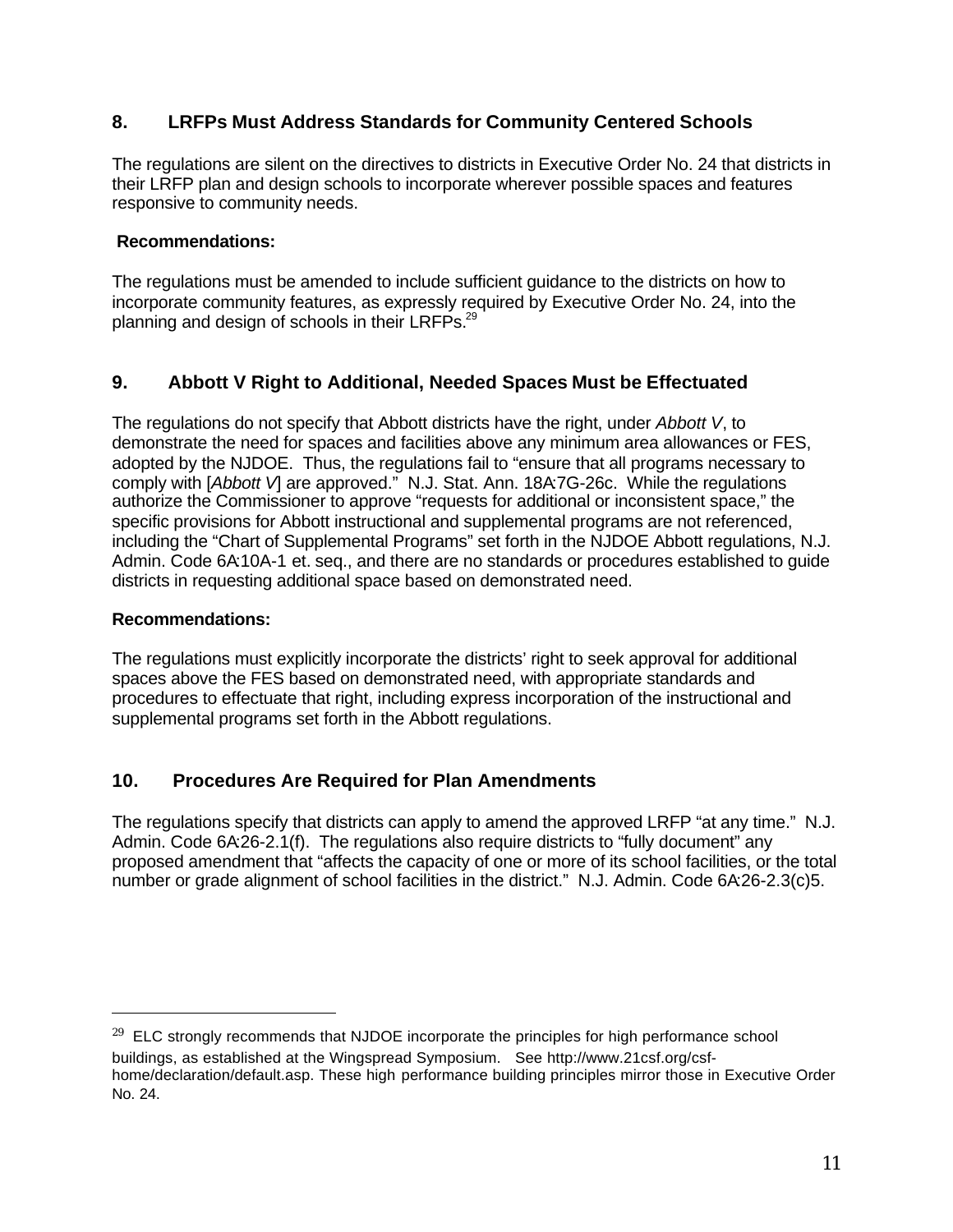#### **Recommendations:**

The regulations must require districts to adopt a policy for approving major plan amendments prior to submission to the NJDOE. Such policies must, at a minimum, require the participation of the FAB in the development of the proposed plan amendment, with sufficient public hearings and other opportunities for public input. Finally, the NJDOE must be required to issue a formal decision on the plan amendment, and maintain a database, readily accessible to the public, of all approved plan amendments.

#### **11. NJDOE Must Report Publicly on the Approved LRFPs**

The regulations require the NJDOE to provide districts with "the final determination of the LRFP," setting forth the approved enrollments, facility inventory, proposed projects, and other components. N.J. Admin. Code6A:26-2.3(b). There is no requirement that the NJDOE provide the information on the LRFPs, as approved in the NJDOE final determination, in a publicly accessible database, report or other format, updated over time as specific projects and plan amendments are approved.

#### **Recommendations:**

The Abbott school construction program is having an enormous impact on the education of urban children, and on the economic revitalization of high poverty neighborhoods and communities. Local stakeholders must have access to reliable and up-to-date information on the status of the LRFPs, plan amendments and project approvals, in order to facilitate their active engagement in project planning and design, as required by Executive Order No. 24, and to work to hold local and state officials accountable for performance. The regulations must require the NJDOE to maintain a public database on the LRFPs and project approvals, and be required to keep the information on the database current.

## **12. NJDOE Must Report Publicly on the Projected Cost of the Approved LRFPs**

There is no requirement in the regulations that the NJDOE provide the projected cost of the approved LRFP in the final determination, or in any other report or format.

#### **Recommendations:**

It is essential that the NJDOE provide projected estimates of the overall cost of the approved LRFPs. As discussed above, the \$6 billion authorized in EFCFA to date is approximately half of what is needed to finance the current LRFPs, based on recent cost estimates. The public and legislators must have accurate cost estimates in order to make informed and timely decisions to increase the level of financing to implement the approved new LRFPs, as required by *Abbott V*.

#### **13. Implementation Plans Must Be Required**

There is no requirement that districts also include an implementation plan, setting forth project priorities, timing and sequencing of site acquisition and construction projects, and addressing the impact of the construction activity on current educational programs. There is also no